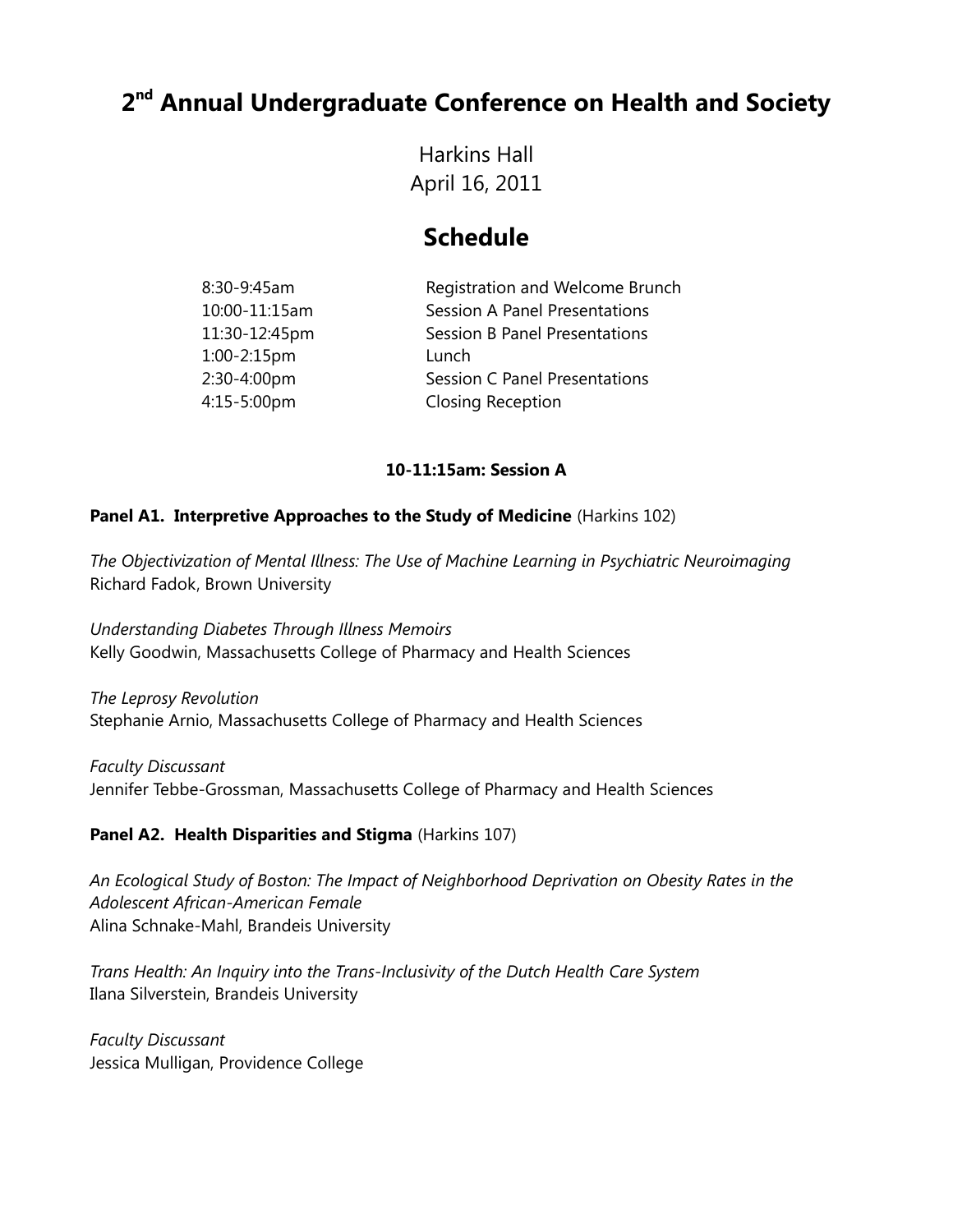### **Panel A3. Management Challenges in Inpatient Hospitals** (Harkins 308)

*The Influence of Personalization on Response Rates and Nonresponse Bias in Pediatric Inpatient Experience Mail Surveys* Matthew Glynn, Stonehill College

*The Reduction and Elimination of "Stuck" Kids in Massachusetts* Alyssa Mauriello, Brandeis University

*Angels Gather Here: The Nature of Volunteerism in a Community Hospital* Joy Liu, Brown University

*Faculty Discussant* Tom Gariepy, Stonehill College

### **11:30-12:45pm: Session B**

### **Panel B1. Doctor Patient Relationships in Transition** (Harkins 102)

*Authoritative Physicians and The Doctor-Patient Relationship* Ahmed Tauseef, Union College

*Financial Incentives and Autism Diagnoses: An Ohio Autism Scholarship Program Case Study* Samantha Wronski, Cornell University

*The Changing Face of Health Care Delivery: Internet's Impact on the Physician-Patient Relationship* Meghan Keating, Providence College

*Faculty Discussant* Todd Olszewski, Providence College

## **Panel B2. Reflections on AIDS, HIV and STDs** (Harkins 107)

*Conversations about Commercials: Gaining Understanding about HIV Prevention Media Campaigns* Through The Opinions of South Africans Aged 16-17 Julie Sizer, Connecticut College

*The AIDS Memorial Quilt as Memorial, as Media* Ilana Seager, Yale University

*Venereal Disease Policy in Early 20th Century Britain: The Association of Moral and Social Hygiene* Jihan Ryu, Dartmouth College

*Faculty Discussant* Sarah Wilcox, Sarah Lawrence College